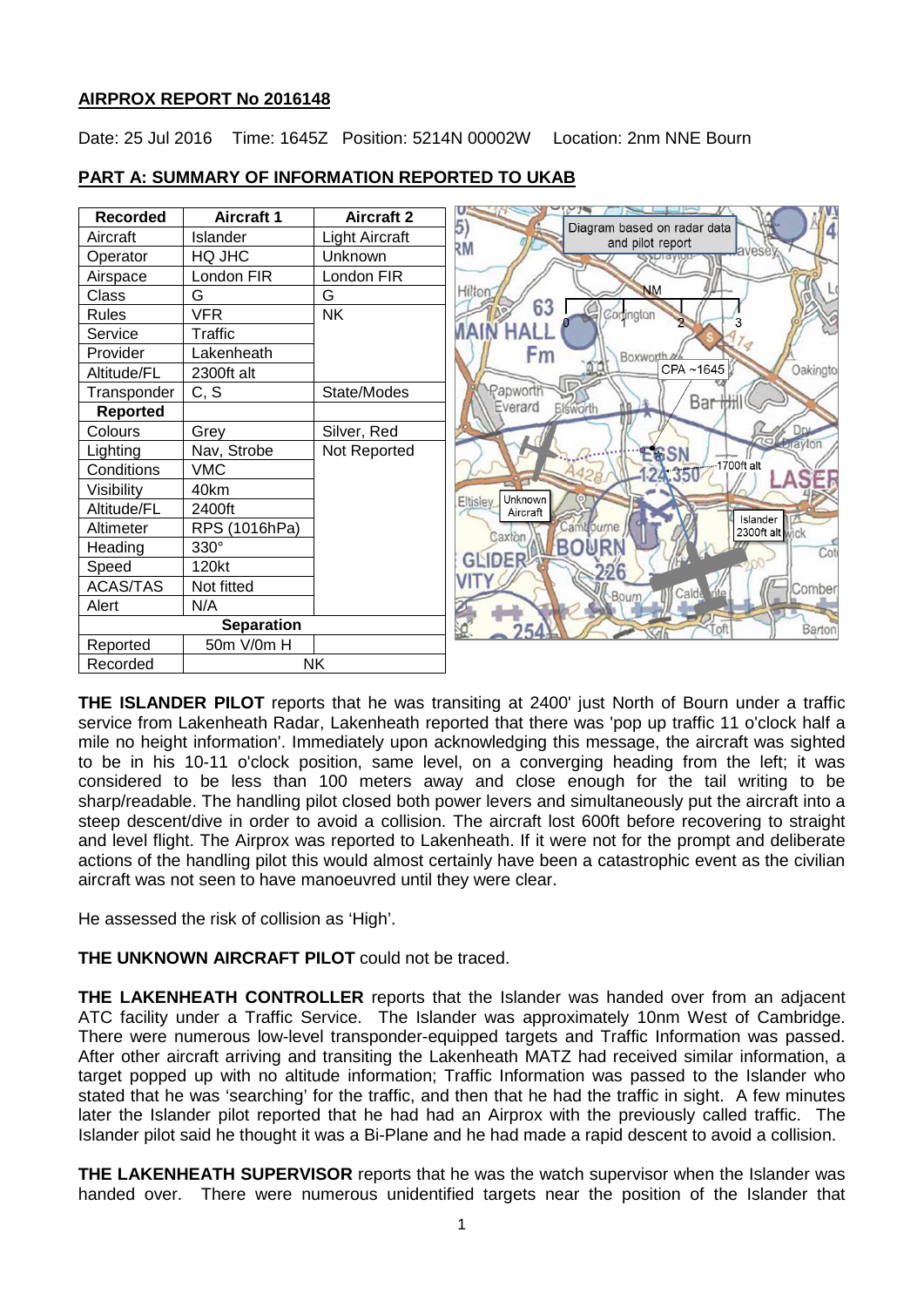required the controller to pass multiple Traffic Information. A target was noticed less than one mile from the Islander and Traffic Information was passed to the Islander as 'pop up traffic, type and altitude unknown'. The Islander pilot acknowledged the Traffic Information and that he was looking for the traffic. Shortly after the Islander pilot reported the traffic in sight. The Islander pilot later reported that he would be filing an Airprox with that traffic because he had been forced to make a rapid descent.

## **Factual Background**

The weather at Cambridge was recorded as follows:

METAR EGSC 251620Z 28010KT 9999 SCT045 21/10 Q1018

### **Analysis and Investigation**

#### **UKAB Secretariat**

The Islander and light aircraft pilots shared an equal responsibility for collision avoidance and not to operate in such proximity to other aircraft as to create a collision hazard<sup>[1](#page-1-0)</sup>. If the incident geometry is considered as converging then the light aircraft pilot was required to give way to the Islander<sup>[2](#page-1-1)</sup>.

The light aircraft was seen on the radar recording as a primary contact only, it fades from radar prior to the Airprox and therefore the exact location, time and separation of the Airprox at CPA cannot be ascertained.

#### **Comments**

#### **JHC Command**

It was very fortunate that the Islander crew identified the Unknown aircraft and then reacted very swiftly to avoid a possible catastrophic incident. As the Unknown aircraft was only an intermittent primary contact, ATC could not have provided any further information for the Islander and, due to the lack of squawk, TCAS would not have provided any better separation information; however, JHC are still progressing with programs to provide better traffic awareness. This is a good example of the necessity of good lookout whilst operating within busy airspace, even if you are being provided with a suitable ATS.

### **Summary**

An Airprox was reported when an Islander and a light aircraft flew into proximity at 1645 on Monday 25<sup>th</sup> July 2016. The Islander pilot was operating under VFR in VMC and in receipt of a Traffic Service from Lakenheath. The light aircraft could not be traced.

### **PART B: SUMMARY OF THE BOARD'S DISCUSSIONS**

Information available consisted of reports from the pilot of the Islander, transcripts of the relevant RT frequencies, radar photographs/video recordings, reports from the air traffic controllers involved and reports from the appropriate ATC and operating authorities.

The Board firstly heard from a military member who explained that lookout can sometimes be hindered in the Islander through blind spots that, in some circumstances, hamper early sighting of other aircraft; he opined that this may have been the case in this situation. Board members noted this information and quickly agreed that the Traffic Information from Lakenheath had alerted the

l

<span id="page-1-0"></span><sup>1</sup> SERA.3205 Proximity.

<span id="page-1-1"></span><sup>2</sup> SERA.3210 Right-of-way (c)(2) Converging.